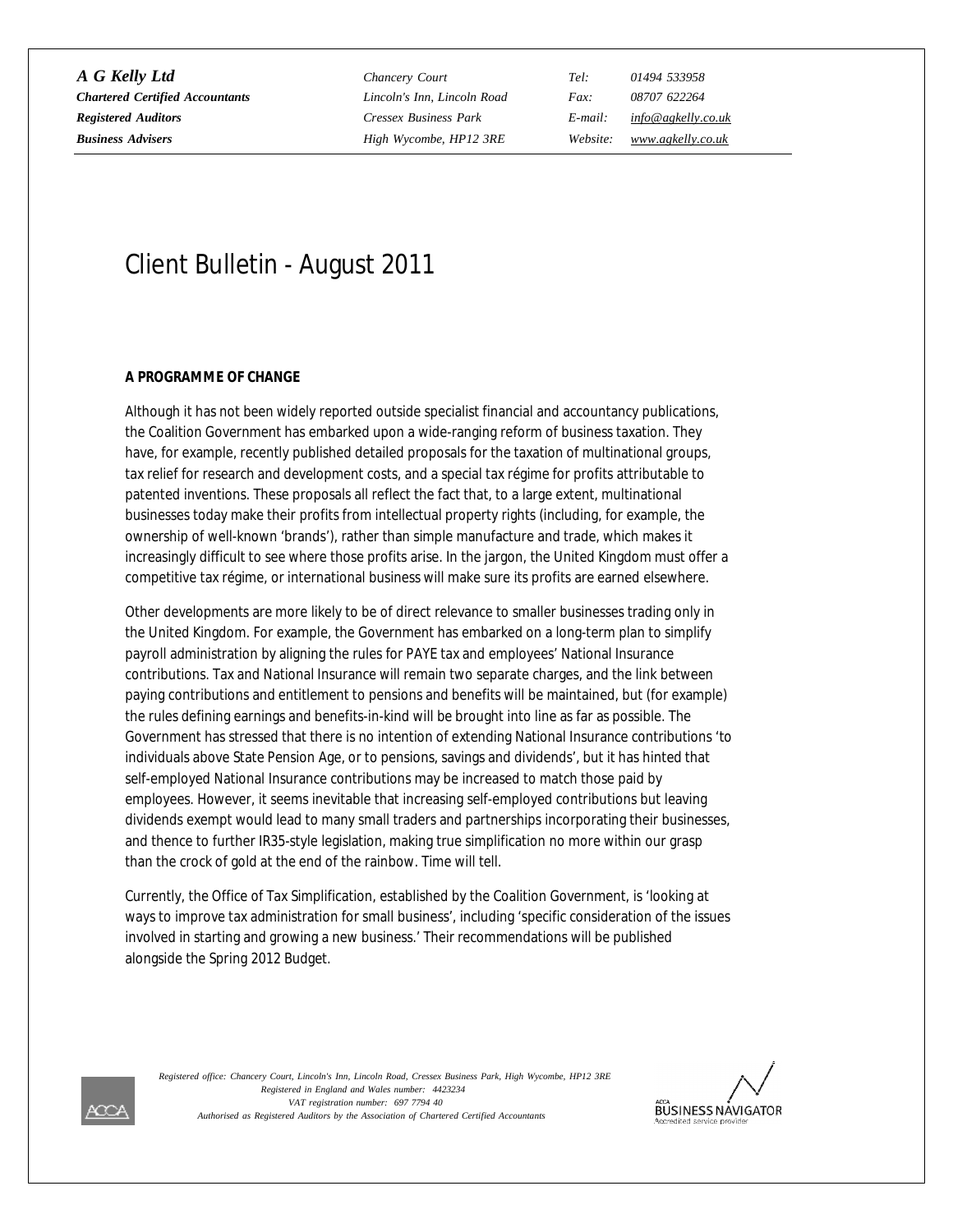## **FLATS ABOVE SHOPS**

Legislation introduced ten years ago allows an immediate write-off of the cost of reinstating residential accommodation over shops and other business premises. This write-off can be set against income of any description.

The relief is aimed at buildings where the upper storeys were originally residential, but are now disused (or used only for storage). There are, of course, numerous conditions to be fulfilled, the most important of which is that the conversion creates one or more self-contained flats, each of which has between one and four main rooms and can be accessed without going through the business premises on the ground floor. The flat(s) must be used for short-term lets (for example, under assured shorthold tenancies) for at least seven years and there are maximum rents which can be charged.

The relief was designed to encourage the renovation of dilapidated buildings, but has been little used. Accordingly, the Government has decided to abolish it in April 2013. That leaves, of course, a window of opportunity for anyone with a suitable building for conversion, so please contact us for further details if you are interested.

# **INTERNET TRADING**

HMRC have announced that they are targeting traders selling goods on eBay and similar online marketplaces. They say that they are using 'web robots' and other sophisticated software to identify vendors who are not declaring their profits for tax purposes.

However, it should be clearly understood that simply selling goods on eBay (or at the local car boot sale, for that matter) does not of itself amount to a taxable trade. As a rule of thumb, an individual is not trading unless he buys (or possibly makes or grows) goods with a view to reselling them.

For example, a family who simply clear out their attic or their garden shed and sell their unwanted possessions cannot be trading. Nor can the ungrateful nephew who sells the collection of ugly Victorian china ornaments he has just inherited from his great-aunt.

On the other hand, goods can be bought with a view to resale even if they are purchased by way of a retail transaction – for example, buying goods in a shop's closing-down sale in the hope of reselling them at a profit on eBay.

There is sometimes a grey area, where an amateur collector resells unwanted items. For example, a stamp collector regularly buys job lots of stamps, each of which includes a few items he wants for his own collection. The remainder he sells on. There is no hard and fast test, but it is unlikely that HMRC would argue that such an individual was trading unless he was making a regular cash profit.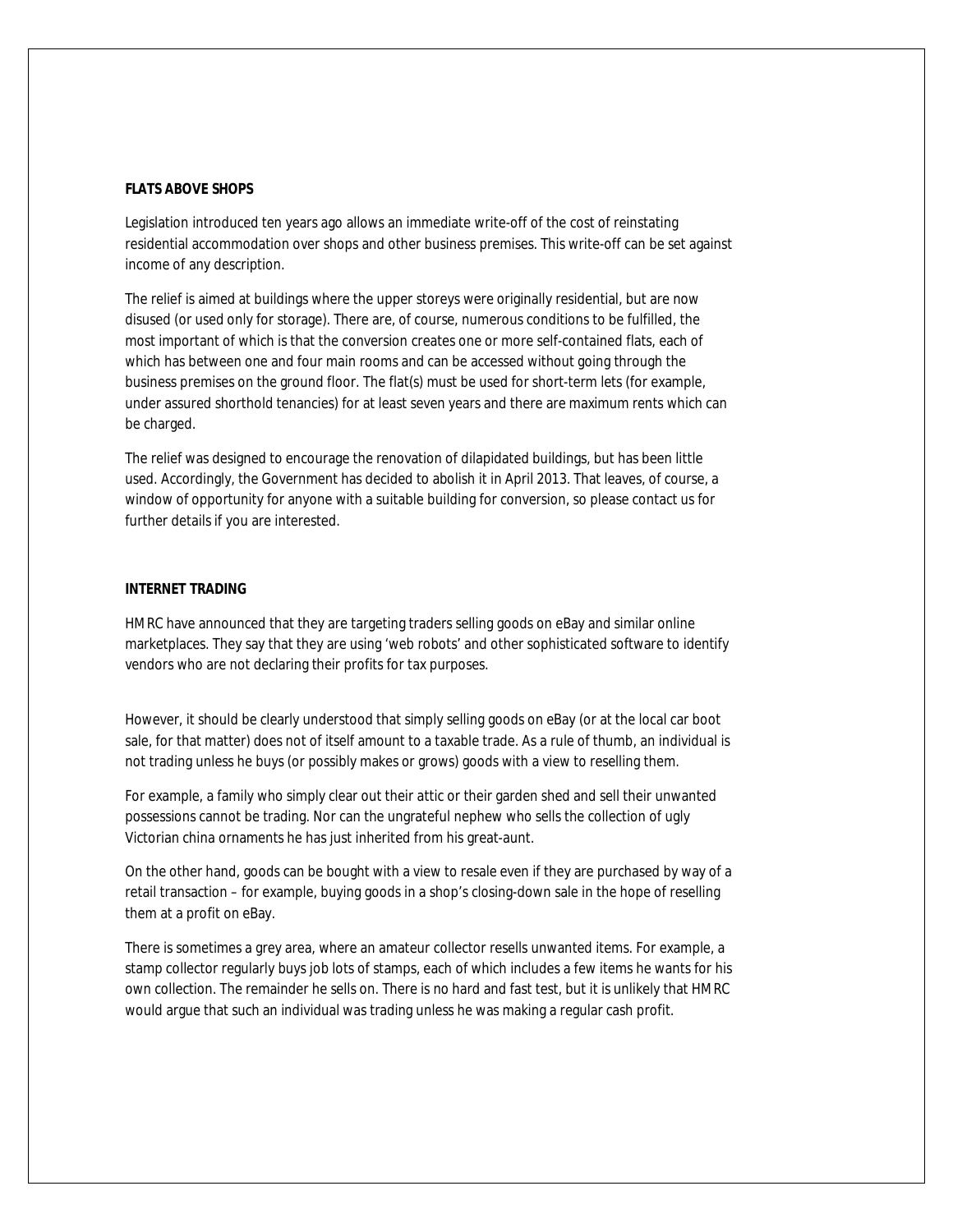Also, HMRC are on record as saying that if objects such as antiques or works of art are bought 'for the pleasure which ownership brings', the owner is not trading even if the purchase was made in the hope of a long-term rise in value and eventual resale at a profit (though of course capital gains tax may be in point).

If you have any doubt as to whether your own activities amount to trading, we recommend that you discuss the position with ourselves. In some cases, it may be appropriate to report the activities, but at the same time to explain why they are not considered to amount to trading.

# **HIGHER FINES FOR LATE RETURNS**

A new, stricter, penalty régime will apply for late filed Self-Assessment Tax Returns for 2010/11 – and of course future years.

As hitherto, the starting point will be a £100 penalty if the Return is not submitted on paper by 31 October 2011, or online by 31 January 2012. However, the easement, under which the penalty was waived if all the tax was paid by 31 January, will no longer apply.

*For example, Anne spent the whole of 2010/11 looking after her disabled daughter and has no earnings or other income to report. However, she receives a Tax Return form, which she does not send back until November 2011. She will be fined £100 (but could have avoided the penalty by filing online).*

If the Return is more than three months late (that is to say, it is not filed on paper by 31 January 2012, or online by 30 April 2012), there will be an additional penalty of £10 per day until it is filed (subject to a maximum of 90 days or £900).

*For example, Brian just gets behind and does not file his paper Tax Return for 2010/11 until 14 March 2012. He will be fined £100 plus £10 a day for the 42 days from 1 February to 13 March (2012 being a leap year) – a total of £520. He could have avoided the daily penalty by filing online.*

If the Return is not filed within six months of the due date (that is to say, on paper by 30 April 2012, or online by 31 July 2012), there will be a further penalty of the greater of (a) £300 and (b) 5% of the tax outstanding on 31 October 2011 (if the Return is eventually filed on paper) or on 31 January 2012 (if the Return is filed online).

*For example, Claire does file online, but unfortunately not until August 2012. She thought it wouldn't matter as she knew she was due a repayment. However, she will be fined £100 for not filing by the due date, 90 days at £10 a day, and £300 for not filing by the six month point – a total of £1,300.*

If the Return is still not filed a year after the due date, there will be a further £300 or 5% penalty, with the possibility of penalties of up to 100% of the unpaid tax if it is found that the individual deliberately failed to submit his Return in an attempt to avoid tax.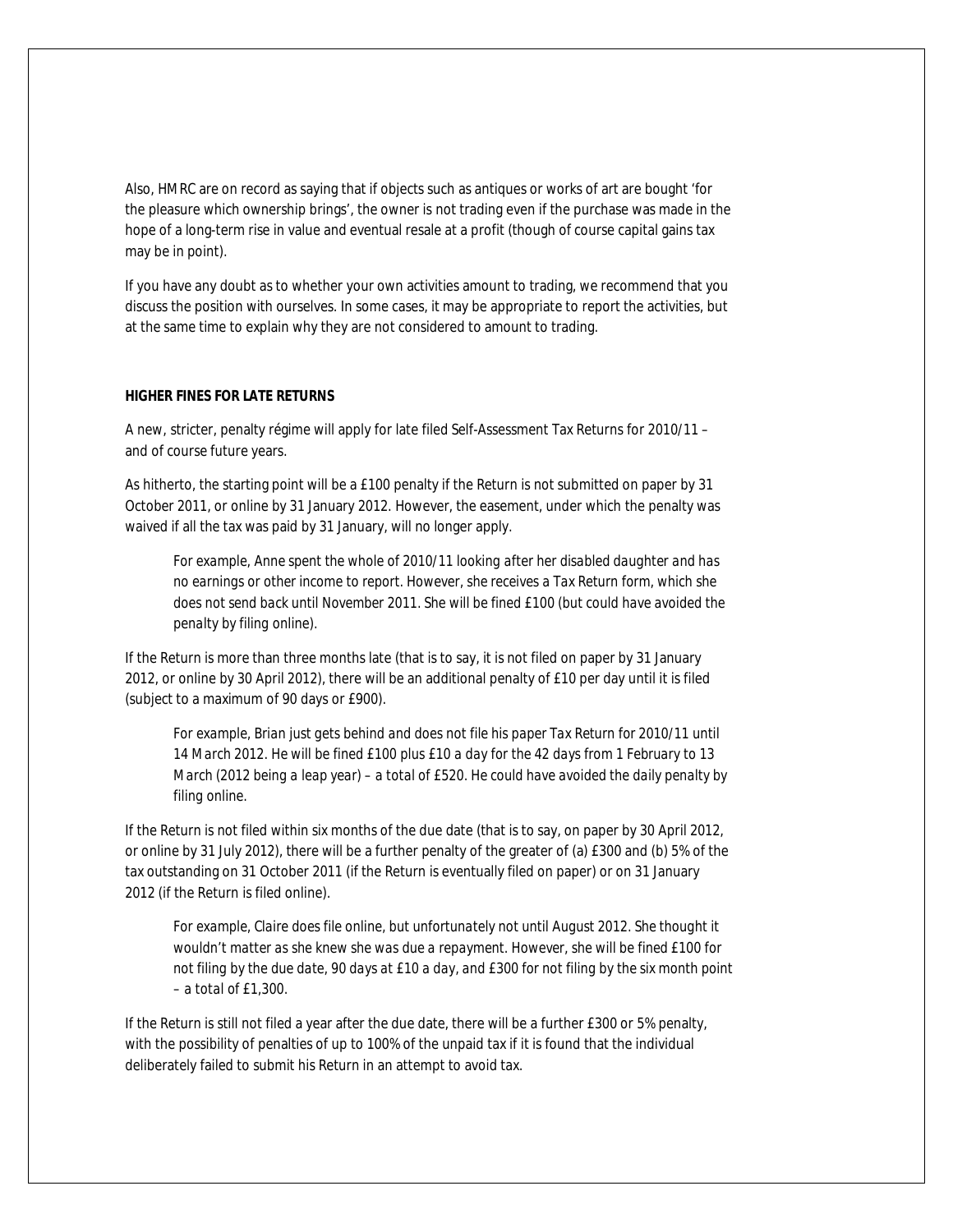The two points to bear in mind are that:

*Late filing, especially where the Tax Return is more than three months late, will be significantly more expensive than in the past.*

*In the majority of cases, it will be possible to reduce the penalty by filing online rather than on paper.*

Please help us to help you, by letting us have your Tax Return information as early as possible. And if you have any friends or family members who complete their own Returns, warn them that filing on paper after 31 October could be very expensive.

# **MAINLY FOR RETIRED PEOPLE**

It is well-known that individuals aged 65 or more qualify for a higher personal allowance, but that this is progressively clawed back if their income exceeds £24,000. 'Income', of course, means 'taxable income', so an older person in the 'clawback zone' (£24,001 to £28,930, or possibly higher if married or aged 75 or more) may find it particularly advantageous to hold any savings in a tax-free form, such as an ISA.

Less obviously, 'income' for this purpose is not gross taxable income, but income after deducting certain outgoings, the most common being pension contributions and charitable donations qualifying for Gift Aid relief.

*For example, Horace has pensions and taxable income from savings totalling £25,500. However, he makes charitable donations of £100 a month. For tax purposes, a £100 cash donation is deemed to be a gross donation of £125 less 20% income tax. Horace's gross donations for the year are accordingly £1,500, so his income for the year is taken as (£25,500 less £1,500) £24,000 and he is entitled to the full personal allowance for the over-65s.*

Strictly speaking, it is not necessary to have receipts for the donations made, but they might be helpful and in any event the donor should keep a note of the date and amount of each gift, and of the exact name of the charity.

#### **Deferring the State Retirement Pension**

People reaching State Pension age have the option of deferring their National Insurance Retirement Pension, which buys entitlement to a higher pension later. The formula is that the pension is increased by 1% for every five weeks it is deferred, for example by 10.4% if it is deferred for a full year.

Even if someone has already begun to draw their pension, they may elect to defer it for the future. However, once they begin to draw their pension for the second time, they cannot defer it again.

The question often asked, especially by people working past State Pension age, is whether deferring their National Insurance pension is worthwhile. Basically, it is impossible to say, because it all